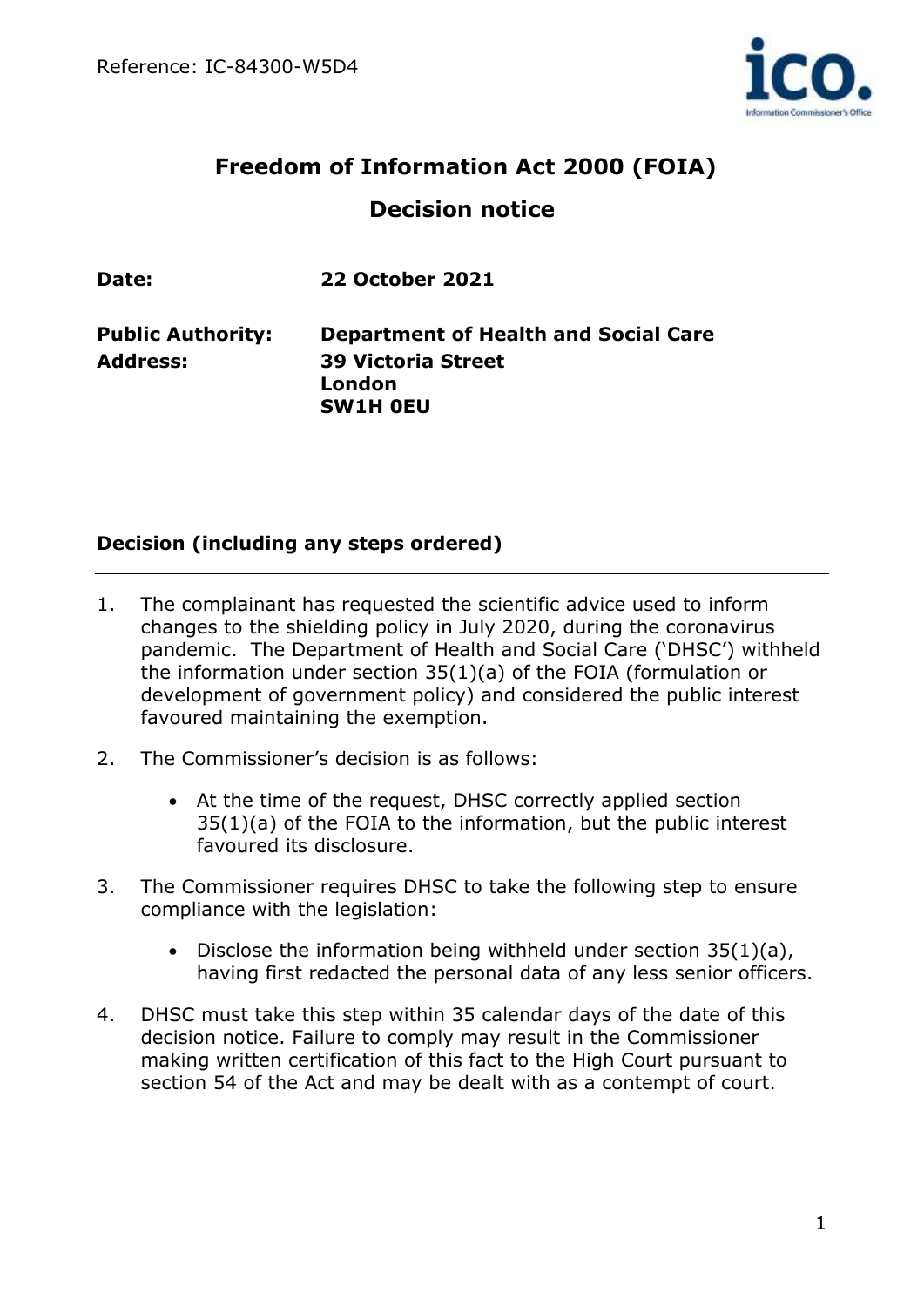

## **Request and response**

5. On 10 August 2020, the complainant wrote to DHSC and requested information in the following terms:

"1/ Please can you provide me with the scientific advice that you used when making the recent changes to the shielding policy.

2/ Public Health England have told me that they did not provide any scientific advice to you regarding this change of policy, so please will you disclose to me, the source of any scientific advice you received on this matter."

- 6. DHSC provided a response to the request on 4 September 2020. It withheld the information it holds under section 35(1)(a) of the FOIA and said it considered the public interest favoured maintaining this exemption.
- 7. The complainant requested an internal review on 22 October 2020 and DHSC provided one on 29 October 2020; it upheld its position.

#### **Scope of the case**

- 8. The complainant contacted the Commissioner on 25 January 2021 to complain about the way his request for information had been handled.
- 9. The Commissioner's investigation has focussed on whether DHSC was entitled to rely on section 35(1)(a) of the FOIA to withhold the requested information, and the balance of the public interest.

#### **Reasons for decision**

## **Section 35 – formulation of government policy, etc**

- 10. Under section 35(1)(a) of the FOIA information held by a government department is exempt information if it relates to the formulation or development of government policy. The Commissioner understands the term "formulation or development of government policy" to refer broadly to the design of new policy, and the process of reviewing or improving existing policy.
- 11. The Commissioner's guidance says that there is no standard form of government policy; policy may be made in a number of different ways and take a variety of forms. Government policy does not have to be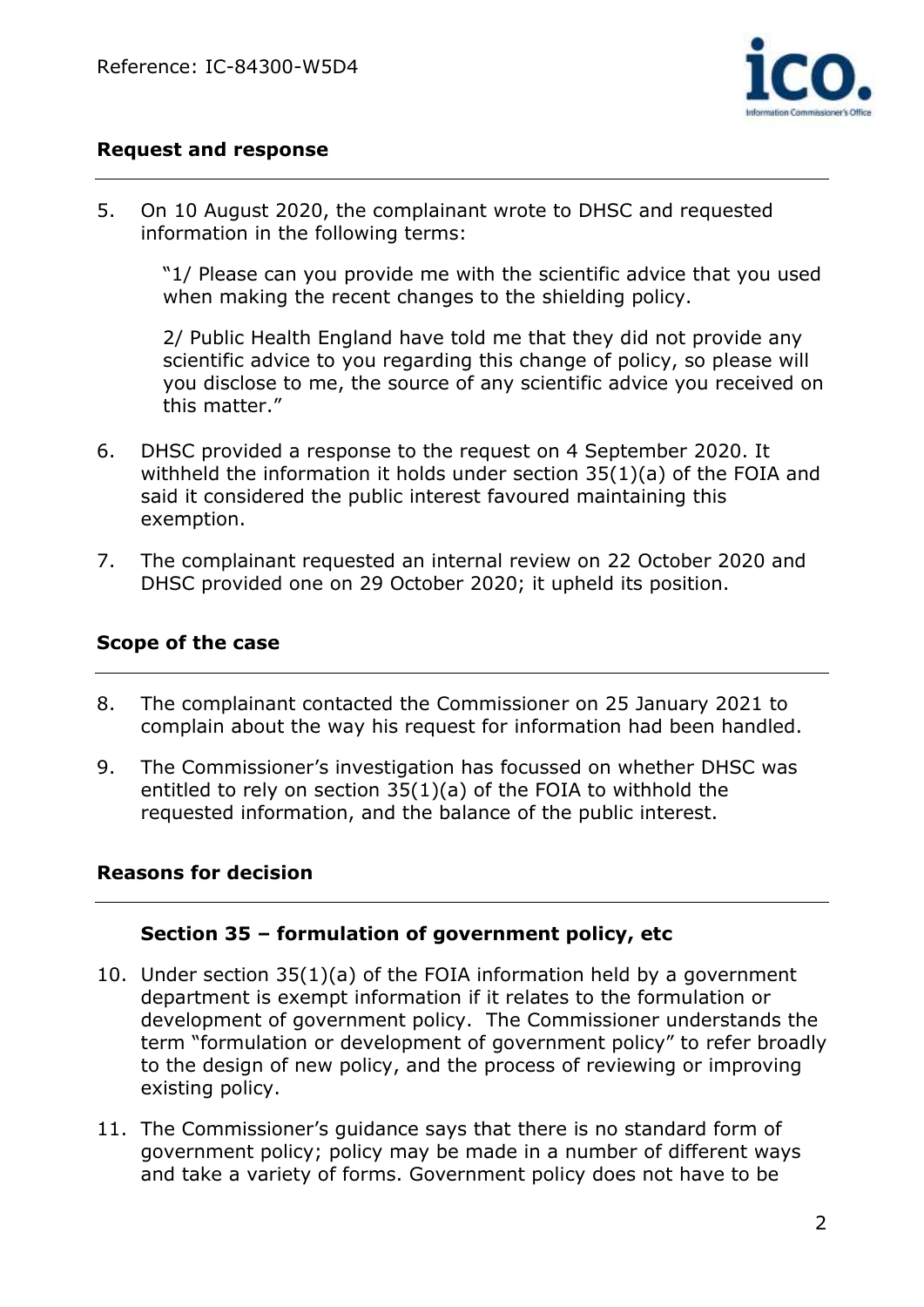

discussed in Cabinet and agreed by Ministers. Policies can be formulated and developed within a single government department and approved by the relevant Minister.

- 12. The Commissioner considers that the following factors will be key indicators of the formulation or development of government policy:
	- the final decision will be made either by the Cabinet or the relevant Minister
	- the government intends to achieve a particular outcome or change in the real world; and
	- the consequences of the decision will be wide-ranging.
- 13. Section 35 is class-based which means that departments do not need to consider the sensitivity of the information in order to engage the exemption. It is not a prejudice-based exemption, and the public authority does not have to demonstrate evidence of the likelihood of prejudice. The withheld information simply has to fall within the class of information described - in this case, the formulation or development of government policy. Classes can be interpreted broadly and will catch a wide range of information.
- 14. The section 35 exemption does not cover information relating purely to the application or implementation of established policy.
- 15. The Commissioner's guidance on section 35 also says the following:

"In general terms, government policy can therefore be seen as a government plan to achieve a particular outcome or change in the real world. It can include both high-level objectives and more detailed proposals on how to achieve those objectives." (paragraph 26)

"To be exempt, the information must relate to the formulation or development of government policy. The Commissioner understands these terms to broadly refer to the design of new policy, and the process of reviewing or improving existing policy." (paragraph 33)

16. The Commissioner recognises that there are no universal rules. Policymaking models are always evolving and may vary widely between departments and situations. It is likely that some policy areas will follow a more rigid, formal development process to maintain stability and certainty, while other policy areas are inherently more fluid and need to evolve more quickly. Depending on the context, policymaking may also be proactive or reactive, formalised or management.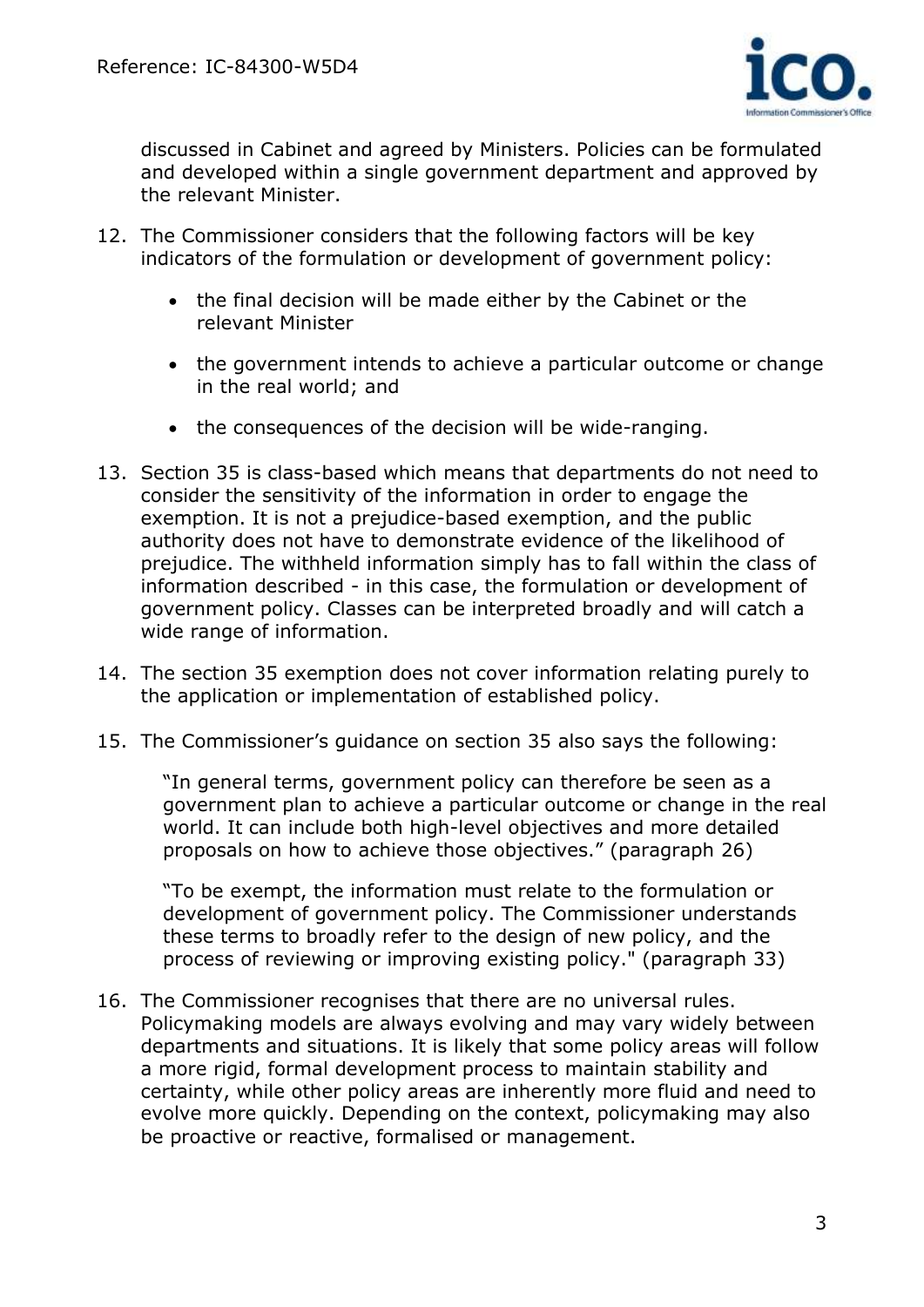

- 17. DHSC has provided the Commissioner with a copy of the information it is withholding. This comprises briefing documents with annexes and some internal email correspondence with attachments. In its accompanying submission, DHSC has confirmed that the information requested relates to the decision to pause shielding advice in July 2020. It says that that decision is part of an ongoing programme regarding shielding. Although the request relates to a specific month last year, DHSC says the information is intrinsically linked to ongoing decisions around shielding and releasing the information underpinning it could prejudice future policy work. Most notably, DHSC says, the rationale for the decision to which the request refers includes figures on prevalence of the COVID-19 virus last summer. Releasing that information "now" risks creating the impression that there is a defined prevalence threshold for the introduction of shielding, which is not true.
- 18. DHSC has explained that COVID-19 prevalence rates are currently higher than they were last summer. It considers that releasing the inner workings of last summer's decision will therefore inevitably result in people questioning why shielding has not been reintroduced now, given current infection rates. DHSC has gone on to say that the reality is that the parameters for decision-making now are different to what they were last summer. Back then, much less was known about the virus and shielding was one of the few interventions available to protect vulnerable people. The rollout of the vaccine programme has significantly changed the landscape for vulnerable people and so making data available that would allow people to compare situations based purely on prevalence would be misleading and unhelpful.
- 19. Having reviewed the withheld information, the Commissioner is satisfied that the related final decision, namely whether or not to pause shielding advice, was to be made by the relevant Minister, the Secretary of State for Health and Social Care at the time of the request. Through its decision the Government clearly intended to achieve a particular outcome or change – the relaxation (or continuation) of guidance on shielding as a means to reduce the risk of exposure to COVID-19. The consequences of that decision would be wide ranging, affecting people's economic and broader well-being and their willingness and ability to participate and take an active role in society, work and education. In addition, at the time of the request the coronavirus pandemic was still very much a 'live' matter and remains so. As such, the Commissioner accepts that the requested information was relevant to future policy decisions about shielding.
- 20. The Commissioner is satisfied that, at the time it was requested, the information met the key indicators at paragraph 12 and that the section 35(1)(a) exemption was therefore engaged. She has gone on to consider the public interest test.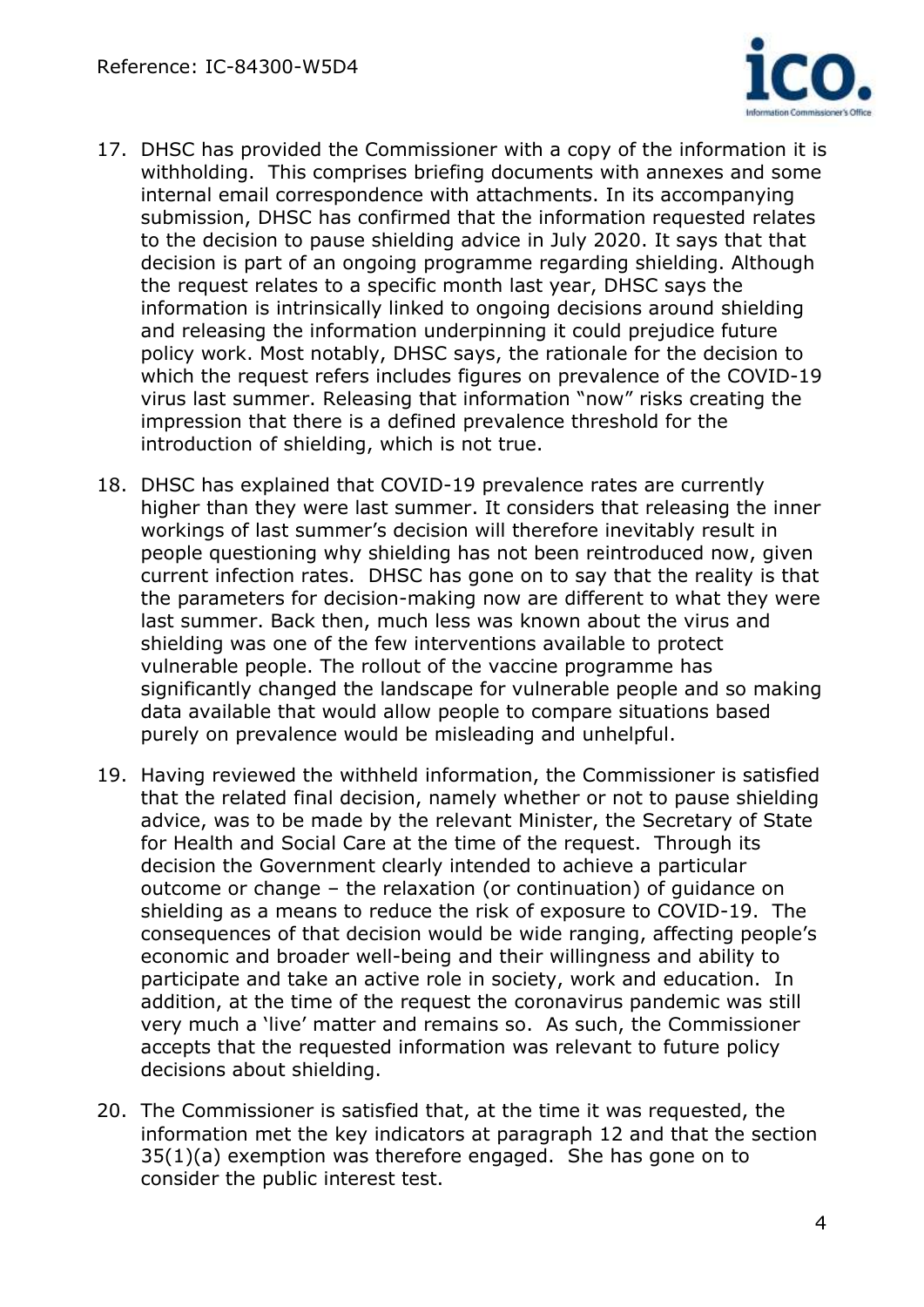

## **Public interest test**

- 21. Section 35 is a qualified exemption and so the Commissioner must consider whether, in all the circumstances of the case, the public interest in maintaining the exemption contained at section 35(1) outweighed the public interest in disclosing the information.
- 22. The relevance and weight of the public interest arguments will depend entirely on the content and sensitivity of the particular information in question and the effect its release would have in all the circumstances of the case. Once a policy decision has been finalised and the policy process is complete, the sensitivity of information relating to that policy will generally start to wane, and public interest arguments for protecting the policy process become weaker. If the request is made after the policy process is complete, that particular process can no longer be harmed. As such, the exact timing of a request will be very important.
- 23. There is often likely to be significant public interest in disclosure of policy information, as it is likely to promote government accountability, increase public understanding of the policy in question, and enable public debate and scrutiny of both the policy itself and how it was arrived at.

Public interest arguments in favour of disclosing the information

- 24. The complainant has argued that the change of policy on shielding on 1 August 2020 affected approximately two million clinically extremely vulnerable people in England who were being advised to shield as a result of the coronavirus pandemic. He considers that the advice on which this decision was based is therefore a matter of considerable public interest. In the complainant's view, many who were shielding were forced to return to work at great risk to themselves and this has caused them significant anxiety and distress. He considers that some of those people will have caught the COVID-19 virus and may have been very ill, with some even dying as a consequence of the August 2020 policy change.
- 25. DHSC has acknowledged the importance of transparency and openness with the general public. It has acknowledged too that, in principle, understanding the decision-making behind the initiation and pausing of shielding advice may help individuals to assess their own risk based on prevalence levels.

Public interest arguments in favour of maintaining the exemption

26. In its response to the request, and in relation to the public interest test, DHSC advised that premature disclosure of information protected under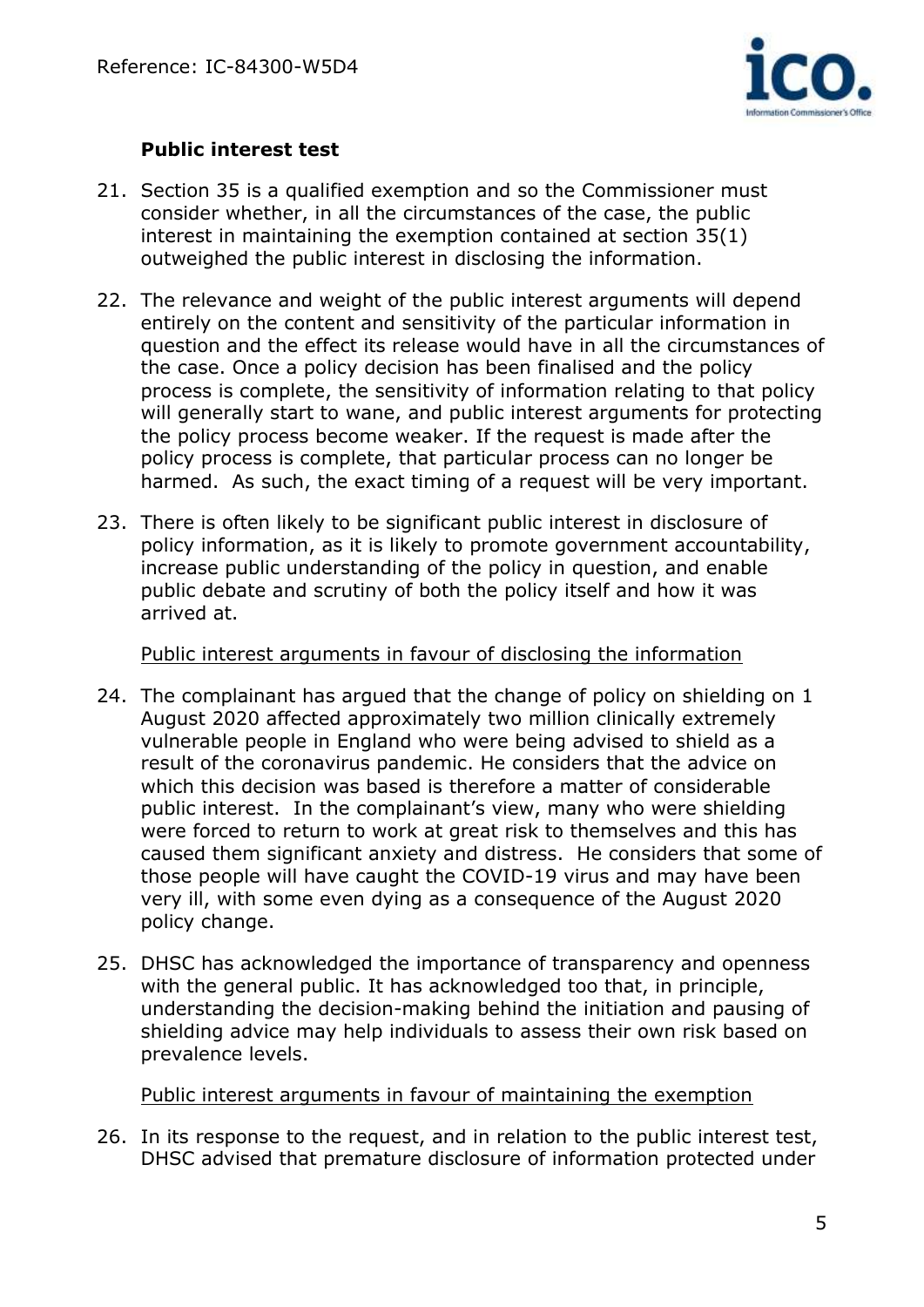

section 35 could prejudice good working relationships, the perception of civil servants' neutrality and, ultimately, the quality of Government.

27. In its submission to the Commissioner, DHSC has presented a new argument. That, as has been discussed in the section 35 analysis, disclosing the information could be misleading, as a threshold for the introduction of shielding has never been set. Basing risk decisions purely on prevalence would be inappropriate in light of the subsequent vaccine rollout and other interventions. In DHSC's view, releasing the information is more likely to induce fear in those who have previously been advised to shield when they compare prevalence levels from last summer "to now".

#### Balance of the public interest

- 28. The Commissioner has first considered the timing of the request. The requested information is for the scientific advice that informed the government's decision on whether or not to pause the guidance for individuals who were shielding in relation to the coronavirus pandemic. From 1 August 2020 in England, the shielding guidance was paused. As such, at the point of the request on 10 August 2020 and DHSC's refusal in September 2020 that decision had been taken. However, while that particular policy decision had been finalised, the wider coronavirus policy process was still ongoing, was not complete and is not complete still. In the case of the shielding element of the coronavirus response, the shielding guidance had only been 'paused' and could have resumed if the transmission of the COVID-19 virus in the community started to rise significantly.
- 29. The policy process associated with shielding was therefore not complete since it was possible guidance to shield could have resumed at any point. The withheld information could therefore inform related, future shielding decisions. Disclosing the information could have prejudiced related future policy work by exposing it to external interference and distraction (although that is not an argument that DHSC has articulated itself).
- 30. The Commissioner understands that those clinically extremely vulnerable people who were shielding received a letter from DHSC dated 22 June 2020 advising that the shielding guidance was to be paused from 1 August 2020. The letter discussed the rationale for pausing shielding, which was that the chances of encountering coronavirus had continued to decline. The complainant's concern is why the shielding advice was paused. On the face of it, that letter and associated news coverage addressed the complainant's question and the public interest in transparency and understanding the reasoning behind the decision that was made.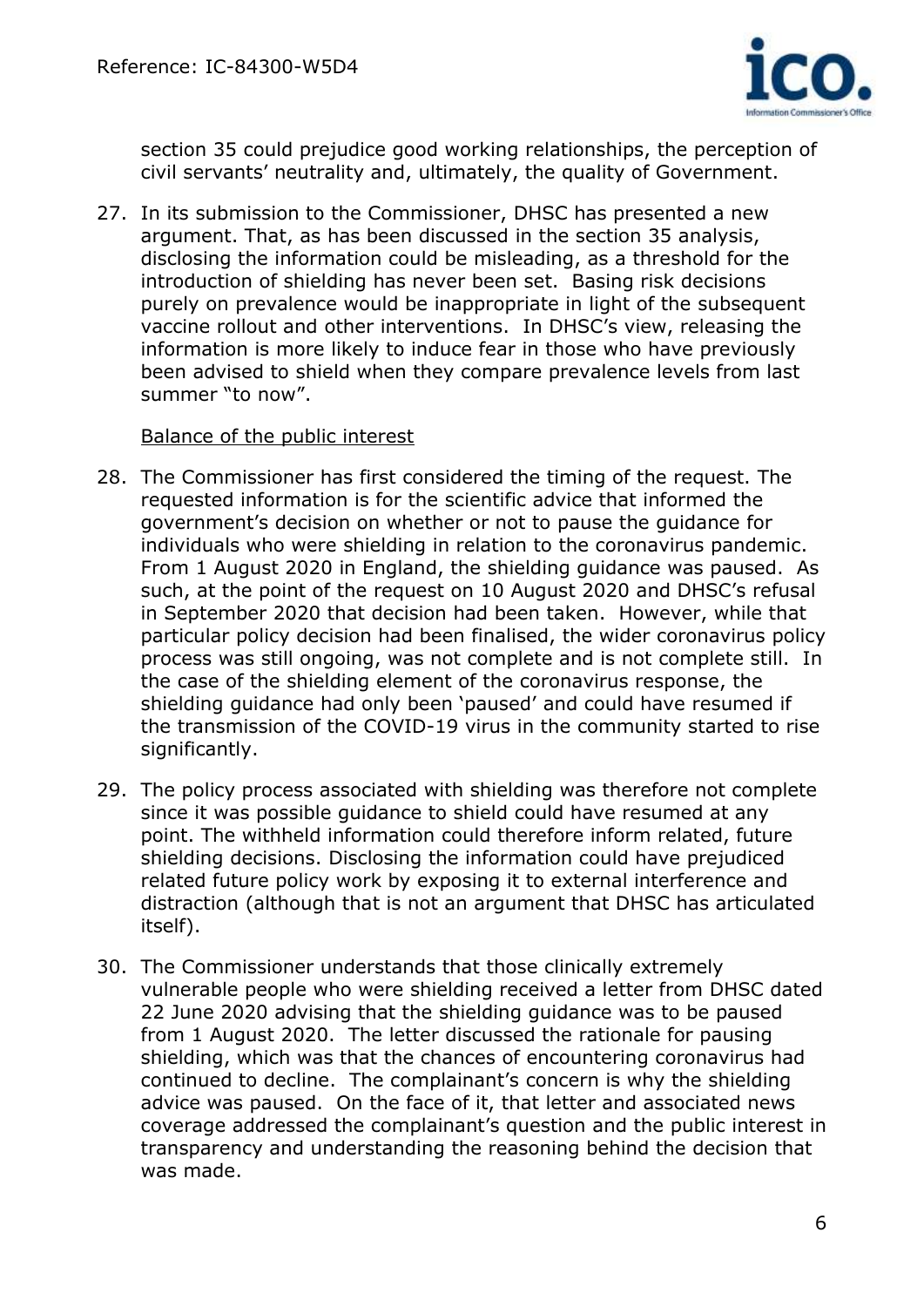

- 31. On the other hand, however, while the numbers had reduced, at the time of the request and internal review response COVID-19 was still implicated in a significant number of weekly deaths in the UK. In addition, approximately two million people were directly affected by the Government's decision to pause its shielding advice; with others – family, friends, employers – being indirectly affected.
- 32. The letter of 22 June 2020 referred to above discussed the rationale for pausing shielding. But it is also the case, in the Commissioner's view that in as much as the letter addresses the complainant's question to a degree, the withheld information simply gives more background, context and detail on the rationale to pause shielding – DHSC has not advised the Commissioner that it considers the information to be especially sensitive or controversial.
- 33. The complainant is seeking an explanation as to why advice to shield was paused. DHSC's public interest arguments against disclosure have focussed on the effect on civil servants and the quality of Government, and the consequences of releasing the information now, in October 2021.
- 34. With regard to the first point, the Commissioner does not accept that, 20 years after the introduction of the FOIA, senior civil servants and decision makers would be dissuaded from seeking and considering frank advice, and having frank discussions, out of concern that information that records that advice and discussion could be subject to disclosure under FOIA.
- 35. Finally, with regard to the public interest test, the Commissioner must consider the circumstances as they were at the time of DHSC's refusal in September 2020 and up to the point of DHSC's internal review in October 2020. But DHSC's submission has focussed on the consequences of disclosing the information **now**, in October 2021; it is concerned that disclosure now could mislead people and make them fearful. However, at paragraphs 17 and 18 of this notice DHSC has explained concisely to the Commissioner the difference between the circumstances at the time of the request and the circumstances now. That explanation and context could accompany the withheld information if it were to be released.

#### **Summary**

- 36. The public interest arguments discussed above are finely balanced in this case. On one side, the fact that:
	- the decision to pause shielding advice had been taken shortly before the request was submitted;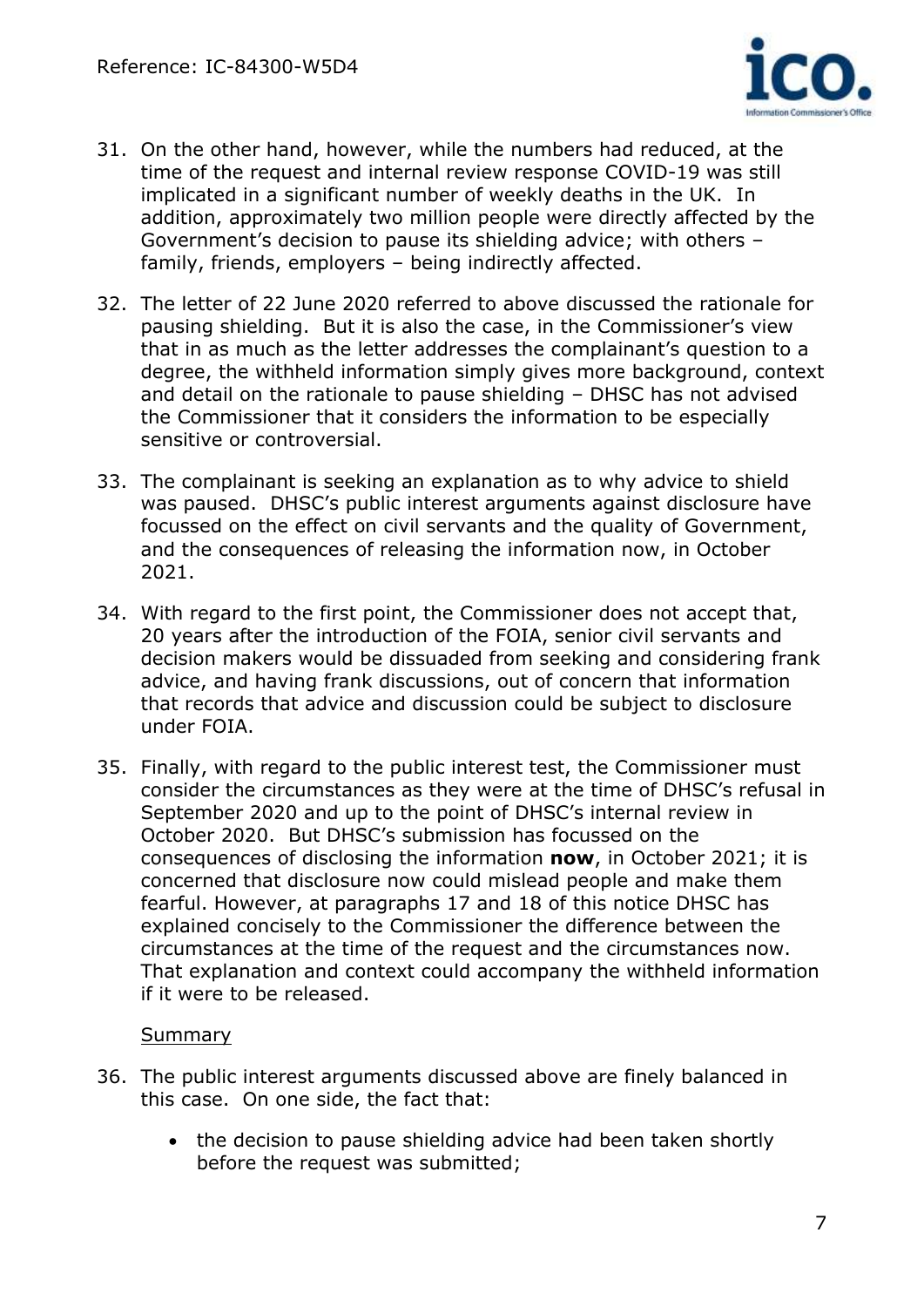

- the overall shielding policy was still ongoing at the time of the request and advice on that matter could potentially change; and that
- the overall rationale behind the decision to pause shielding was known

are arguments that support withholding the information.

- 37. On the other hand, the fact that:
	- the Coronavirus pandemic had serious consequences for thousands of people;
	- the withheld information simply provides more detail on the rationale to pause shielding advice; and that
	- DHSC can provide a context and explanation to accompany the information were it to be released

are arguments that support disclosing the information.

- 38. The Commissioner has weighed up the public interest arguments on both sides and has come down on the side of disclosing the information. This is because the public interest argument DHSC has presented to her is focussed on the possible consequences of disclosing the information now – and in the Commissioner's view this is a consequence that can be mitigated. And, based on DHSC's correspondence and submission, she does not accept that disclosure would have a detrimental affect on the quality of Government. Against this, in view of the gravity and wide reaching effects of the COVID-19 pandemic, the effect of the Government's guidance on clinically extremely vulnerable people, and the number of people affected, the Commissioner considers that, at the time of the request, there was greater public interest in the public being as fully informed as possible about the rationale behind the decision that would affect so many of them.
- 39. While the Commissioner is satisfied that DHSC was entitled to apply the exemption under section 35(1)(a) of the FOIA to the information that the complainant has requested, she has decided that at the time of the request the balance of the public interest favoured disclosing the information.